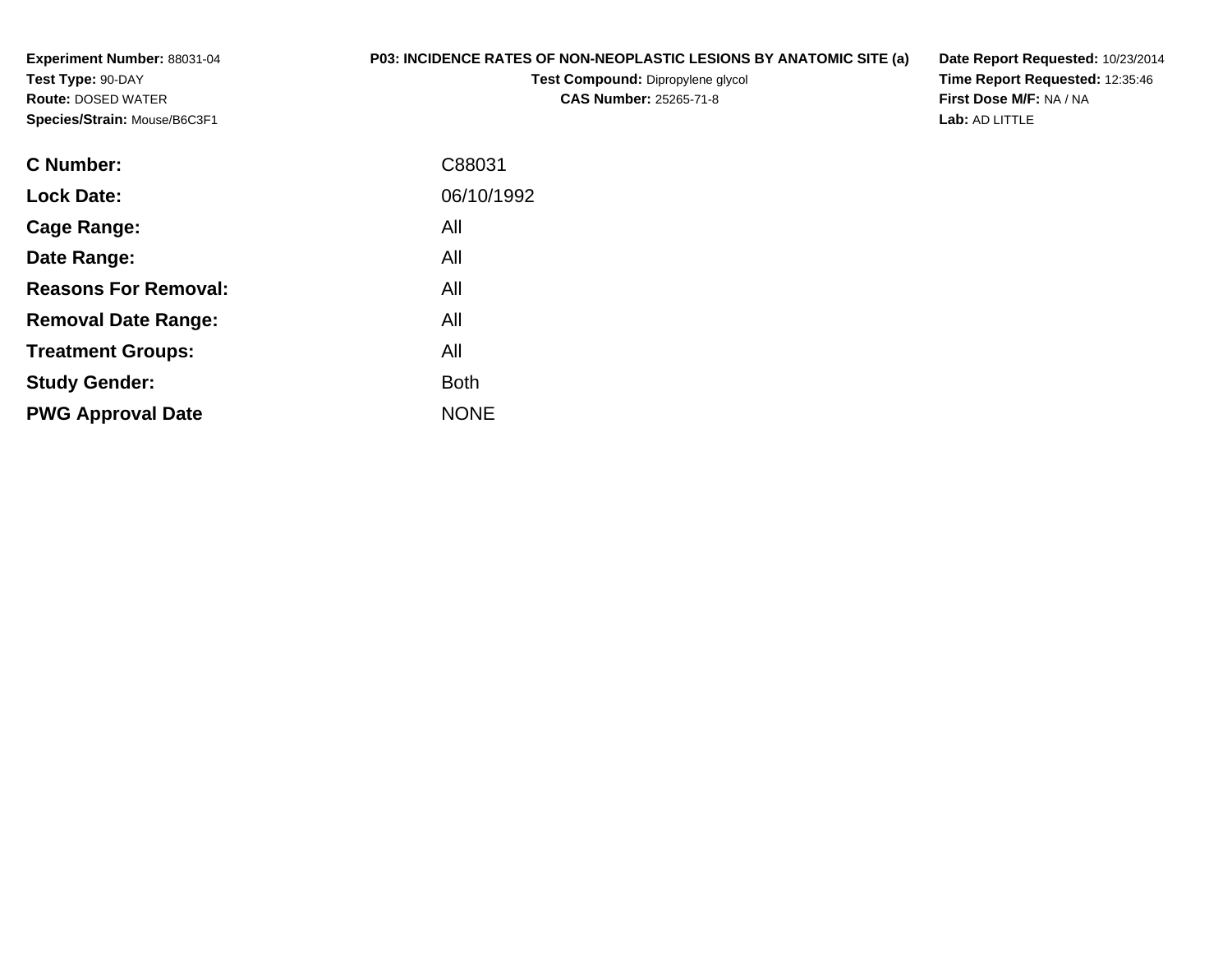| Experiment Number: 88031-04             | P03: INCIDENCE RATES OF NON-NEOPLASTIC LESIONS BY ANATOMIC SITE (a) |      |                               | Date Report Requested: 10/23/2014 |                         |                |
|-----------------------------------------|---------------------------------------------------------------------|------|-------------------------------|-----------------------------------|-------------------------|----------------|
| Test Type: 90-DAY                       | Test Compound: Dipropylene glycol                                   |      |                               | Time Report Requested: 12:35:46   |                         |                |
| <b>Route: DOSED WATER</b>               |                                                                     |      | <b>CAS Number: 25265-71-8</b> |                                   | First Dose M/F: NA / NA |                |
| Species/Strain: Mouse/B6C3F1            |                                                                     |      |                               |                                   | Lab: AD LITTLE          |                |
| <b>B6C3F1 Mouse MALE</b>                | <b>VEHICLE CONTROL</b>                                              | 0.5% | 1.0%                          | 2.0%                              | 4.0%                    | 8.0%           |
| <b>Disposition Summary</b>              |                                                                     |      |                               |                                   |                         |                |
| <b>Animals Initially In Study</b>       | 10                                                                  | 10   | 10                            | 10                                | 10                      | 10             |
| <b>Early Deaths</b>                     |                                                                     |      |                               |                                   |                         |                |
| <b>Natural Death</b>                    |                                                                     |      |                               |                                   |                         | $\mathbf{3}$   |
| <b>Survivors</b>                        |                                                                     |      |                               |                                   |                         |                |
| <b>Terminal Sacrifice</b>               | 10                                                                  | 10   | 10                            | 10                                | 10                      | $\overline{7}$ |
| <b>Animals Examined Microscopically</b> | 10                                                                  |      |                               | $\mathbf{1}$                      | 10                      | 10             |
| <b>ALIMENTARY SYSTEM</b>                |                                                                     |      |                               |                                   |                         |                |
| Esophagus                               | (10)                                                                | (0)  | (0)                           | (0)                               | (0)                     | (9)            |
| Gallbladder                             | (10)                                                                | (0)  | (0)                           | (0)                               | (0)                     | (6)            |
| Intestine Large, Cecum                  | (10)                                                                | (0)  | (0)                           | (0)                               | (0)                     | (7)            |
| Intestine Large, Colon                  | (10)                                                                | (0)  | (0)                           | (0)                               | (0)                     | (9)            |
| Intestine Large, Rectum                 | (10)                                                                | (0)  | (0)                           | (0)                               | (0)                     | (7)            |
| Intestine Small, Duodenum               | (10)                                                                | (0)  | (0)                           | (0)                               | (0)                     | (8)            |
| Intestine Small, Ileum                  | (10)                                                                | (0)  | (0)                           | (0)                               | (0)                     | (7)            |
| Intestine Small, Jejunum                | (10)                                                                | (0)  | (0)                           | (0)                               | (0)                     | (7)            |
| Liver                                   | (10)                                                                | (0)  | (0)                           | (1)                               | (10)                    | (10)           |
| Centrilobular, Hypertrophy              |                                                                     |      |                               | 1 (100%)                          | $9(90\%)$               | 7 (70%)        |
| Hepatocyte, Necrosis                    |                                                                     |      |                               |                                   |                         | $1(10\%)$      |
| Inflammation, Chronic Active            | 2 (20%)                                                             |      |                               |                                   |                         |                |
| Pancreas                                | (10)                                                                | (0)  | (0)                           | (0)                               | (0)                     | (10)           |
| Necrosis                                | 1(10%)                                                              |      |                               |                                   |                         |                |
| Salivary Glands                         | (10)                                                                | (0)  | (0)                           | (0)                               | (0)                     | (10)           |
| Stomach, Forestomach                    | (10)                                                                | (0)  | (0)                           | (0)                               | (0)                     | (10)           |
| Stomach, Glandular                      | (10)                                                                | (0)  | (0)                           | (0)                               | (0)                     | (8)            |
| Inflammation, Chronic Active            | $1(10\%)$                                                           |      |                               |                                   |                         | 1 (13%)        |
| CARDIOVASCULAR SYSTEM                   |                                                                     |      |                               |                                   |                         |                |
| <b>Blood Vessel</b>                     | (10)                                                                | (0)  | (0)                           | (0)                               | (0)                     | (10)           |
| Heart                                   | (10)                                                                | (0)  | (0)                           | (0)                               | (0)                     | (10)           |
|                                         |                                                                     |      |                               |                                   |                         |                |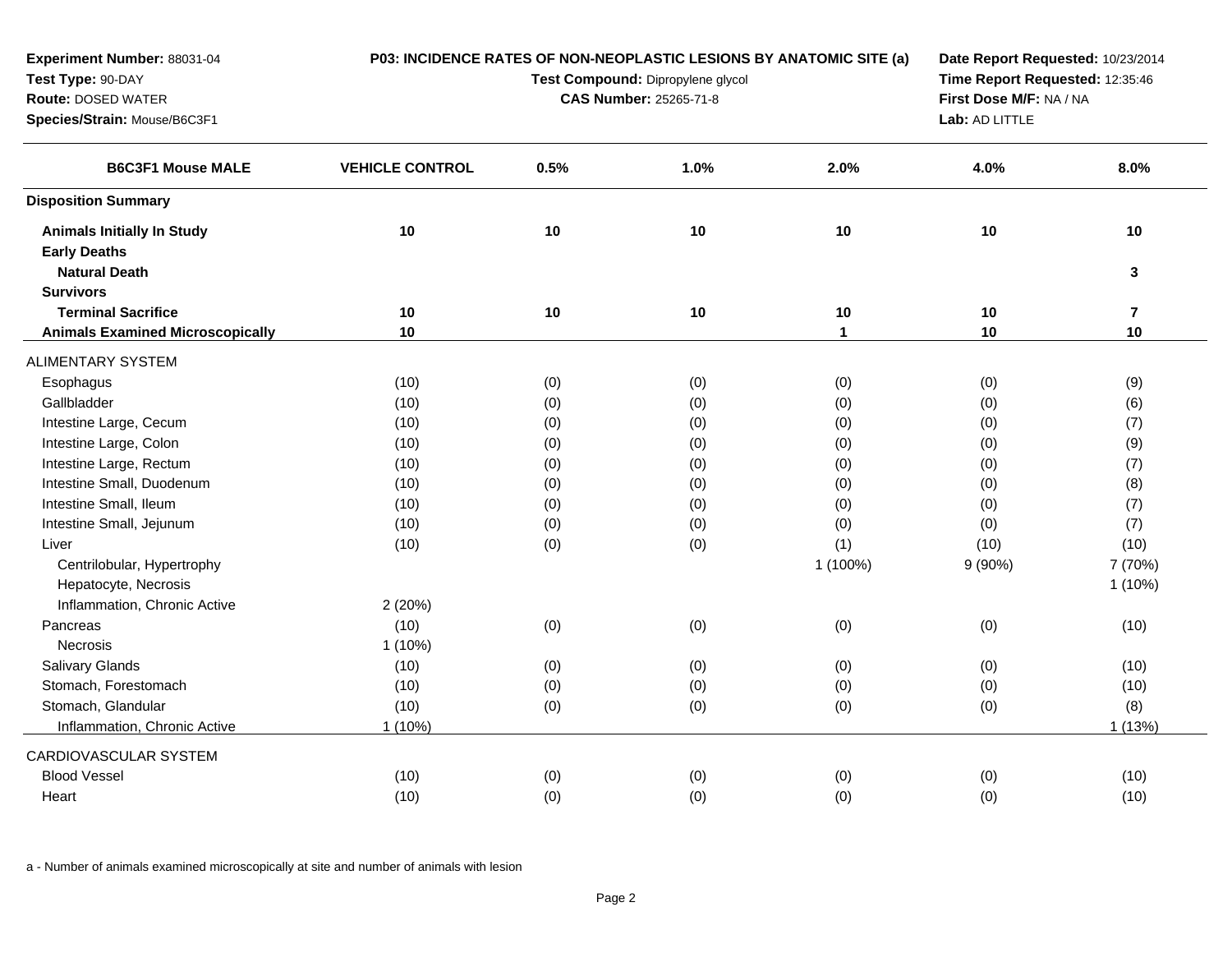| Experiment Number: 88031-04<br>Test Type: 90-DAY<br>Route: DOSED WATER<br>Species/Strain: Mouse/B6C3F1 |                        | P03: INCIDENCE RATES OF NON-NEOPLASTIC LESIONS BY ANATOMIC SITE (a)<br>Date Report Requested: 10/23/2014<br>Time Report Requested: 12:35:46<br>Test Compound: Dipropylene glycol<br>First Dose M/F: NA / NA<br>CAS Number: 25265-71-8 |      |      |                |           |
|--------------------------------------------------------------------------------------------------------|------------------------|---------------------------------------------------------------------------------------------------------------------------------------------------------------------------------------------------------------------------------------|------|------|----------------|-----------|
|                                                                                                        |                        |                                                                                                                                                                                                                                       |      |      | Lab: AD LITTLE |           |
| <b>B6C3F1 Mouse MALE</b>                                                                               | <b>VEHICLE CONTROL</b> | 0.5%                                                                                                                                                                                                                                  | 1.0% | 2.0% | 4.0%           | 8.0%      |
| <b>ENDOCRINE SYSTEM</b>                                                                                |                        |                                                                                                                                                                                                                                       |      |      |                |           |
| <b>Adrenal Cortex</b>                                                                                  | (10)                   | (0)                                                                                                                                                                                                                                   | (0)  | (0)  | (0)            | (10)      |
| Subcapsular, Hyperplasia                                                                               | 1(10%)                 |                                                                                                                                                                                                                                       |      |      |                |           |
| Adrenal Medulla                                                                                        | (10)                   | (0)                                                                                                                                                                                                                                   | (0)  | (0)  | (0)            | (10)      |
| Islets, Pancreatic                                                                                     | (10)                   | (0)                                                                                                                                                                                                                                   | (0)  | (0)  | (0)            | (10)      |
| Parathyroid Gland                                                                                      | (9)                    | (0)                                                                                                                                                                                                                                   | (0)  | (0)  | (0)            | (6)       |
| Cyst                                                                                                   |                        |                                                                                                                                                                                                                                       |      |      |                | 1(17%)    |
| <b>Pituitary Gland</b>                                                                                 | (10)                   | (0)                                                                                                                                                                                                                                   | (0)  | (0)  | (0)            | (7)       |
| <b>Thyroid Gland</b>                                                                                   | (10)                   | (0)                                                                                                                                                                                                                                   | (0)  | (0)  | (0)            | (10)      |
| Cyst                                                                                                   | 1(10%)                 |                                                                                                                                                                                                                                       |      |      |                |           |
| <b>GENERAL BODY SYSTEM</b>                                                                             |                        |                                                                                                                                                                                                                                       |      |      |                |           |
| None                                                                                                   |                        |                                                                                                                                                                                                                                       |      |      |                |           |
|                                                                                                        |                        |                                                                                                                                                                                                                                       |      |      |                |           |
| <b>GENITAL SYSTEM</b>                                                                                  |                        |                                                                                                                                                                                                                                       |      |      |                |           |
| Epididymis                                                                                             | (10)                   | (0)                                                                                                                                                                                                                                   | (0)  | (0)  | (0)            | (10)      |
| Penis                                                                                                  | (0)                    | (0)                                                                                                                                                                                                                                   | (0)  | (0)  | (0)            | (1)       |
| Inflammation, Chronic Active                                                                           |                        |                                                                                                                                                                                                                                       |      |      |                | 1 (100%)  |
| <b>Preputial Gland</b>                                                                                 | (10)                   | (0)                                                                                                                                                                                                                                   | (0)  | (0)  | (0)            | (10)      |
| Dilatation                                                                                             | 9(90%)                 |                                                                                                                                                                                                                                       |      |      |                | 9(90%)    |
| Prostate                                                                                               | (10)                   | (0)                                                                                                                                                                                                                                   | (0)  | (0)  | (0)            | (10)      |
| Seminal Vesicle                                                                                        | (10)                   | (0)                                                                                                                                                                                                                                   | (0)  | (0)  | (0)            | (10)      |
| <b>Testes</b>                                                                                          | (10)                   | (0)                                                                                                                                                                                                                                   | (0)  | (0)  | (0)            | (10)      |
| <b>HEMATOPOIETIC SYSTEM</b>                                                                            |                        |                                                                                                                                                                                                                                       |      |      |                |           |
| <b>Bone Marrow</b>                                                                                     | (10)                   | (0)                                                                                                                                                                                                                                   | (0)  | (0)  | (10)           | (10)      |
| Atrophy                                                                                                |                        |                                                                                                                                                                                                                                       |      |      |                | $1(10\%)$ |
| Congestion                                                                                             |                        |                                                                                                                                                                                                                                       |      |      |                | 3(30%)    |
| Lymph Node, Mandibular                                                                                 | (10)                   | (0)                                                                                                                                                                                                                                   | (0)  | (0)  | (0)            | (9)       |
| Lymph Node, Mesenteric                                                                                 | (10)                   | (0)                                                                                                                                                                                                                                   | (0)  | (0)  | (0)            | (7)       |
| Spleen                                                                                                 | (10)                   | (0)                                                                                                                                                                                                                                   | (0)  | (0)  | (10)           | (10)      |
|                                                                                                        |                        |                                                                                                                                                                                                                                       |      |      |                |           |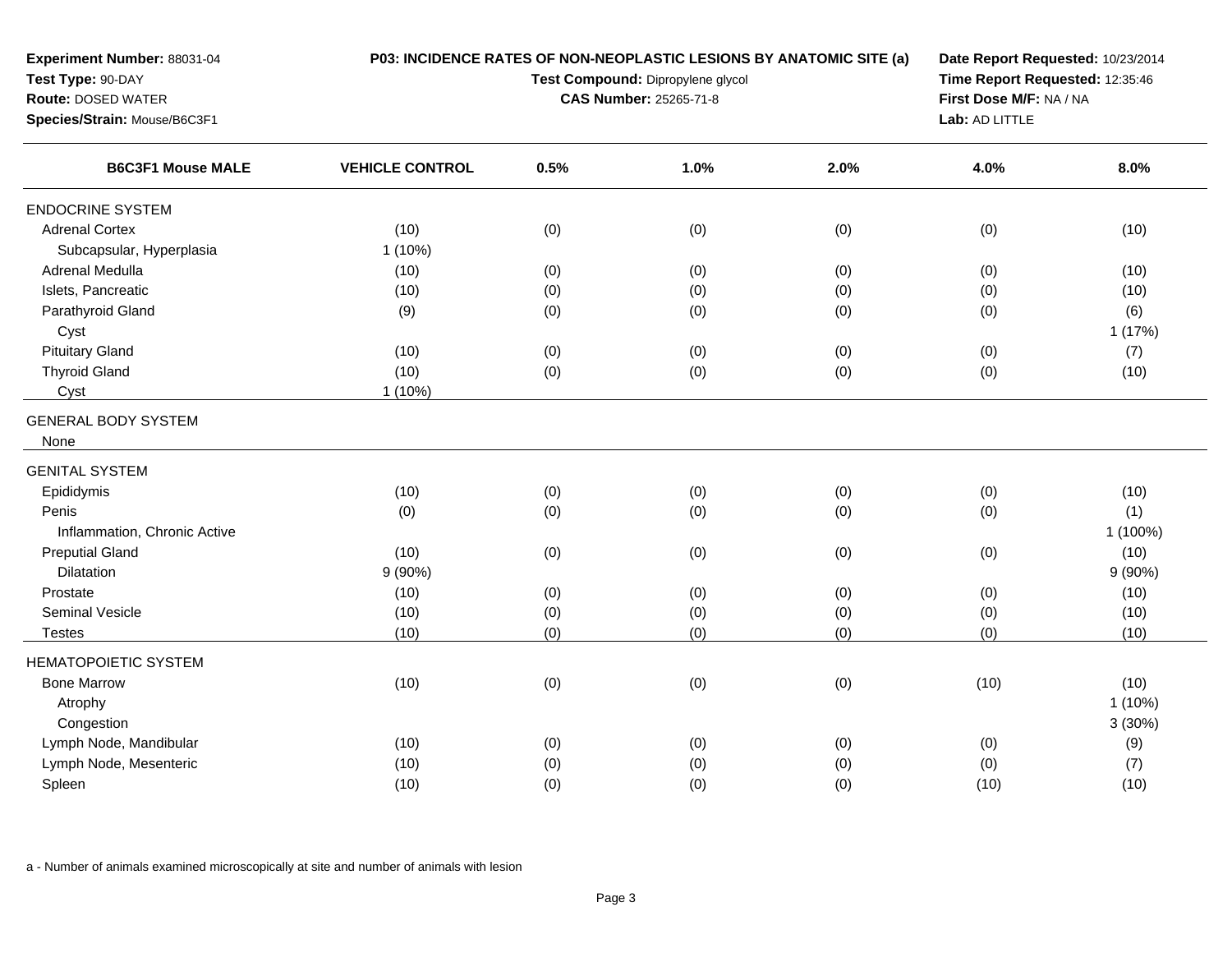| Experiment Number: 88031-04<br>Test Type: 90-DAY<br><b>Route: DOSED WATER</b> |                        | P03: INCIDENCE RATES OF NON-NEOPLASTIC LESIONS BY ANATOMIC SITE (a)<br>Test Compound: Dipropylene glycol<br><b>CAS Number: 25265-71-8</b> |            |            |                |                          |
|-------------------------------------------------------------------------------|------------------------|-------------------------------------------------------------------------------------------------------------------------------------------|------------|------------|----------------|--------------------------|
| Species/Strain: Mouse/B6C3F1                                                  |                        |                                                                                                                                           |            |            | Lab: AD LITTLE |                          |
| <b>B6C3F1 Mouse MALE</b>                                                      | <b>VEHICLE CONTROL</b> | 0.5%                                                                                                                                      | 1.0%       | 2.0%       | 4.0%           | 8.0%                     |
| Atrophy                                                                       |                        |                                                                                                                                           |            |            |                | 3(30%)                   |
| Thymus<br>Atrophy                                                             | (10)                   | (0)                                                                                                                                       | (0)        | (0)        | (0)            | (8)<br>1(13%)            |
| <b>INTEGUMENTARY SYSTEM</b>                                                   |                        |                                                                                                                                           |            |            |                |                          |
| <b>Mammary Gland</b><br>Skin<br>Hair Follicle, Atrophy                        | (4)<br>(10)            | (0)<br>(0)                                                                                                                                | (0)<br>(0) | (0)<br>(0) | (0)<br>(0)     | (2)<br>(10)<br>$1(10\%)$ |
| MUSCULOSKELETAL SYSTEM                                                        |                        |                                                                                                                                           |            |            |                |                          |
| Bone                                                                          | (10)                   | (0)                                                                                                                                       | (0)        | (0)        | (0)            | (10)                     |
| NERVOUS SYSTEM<br><b>Brain</b>                                                | (10)                   | (0)                                                                                                                                       | (0)        | (0)        | (0)            | (10)                     |
| <b>RESPIRATORY SYSTEM</b>                                                     |                        |                                                                                                                                           |            |            |                |                          |
| Lung<br>Infiltration Cellular, Lymphocyte                                     | (10)<br>$1(10\%)$      | (0)                                                                                                                                       | (0)        | (0)        | (0)            | (10)                     |
| Nose                                                                          | (10)                   | (0)                                                                                                                                       | (0)        | (0)        | (0)            | (10)                     |
| Trachea                                                                       | (10)                   | (0)                                                                                                                                       | (0)        | (0)        | (0)            | (10)                     |
| SPECIAL SENSES SYSTEM<br>None                                                 |                        |                                                                                                                                           |            |            |                |                          |
| <b>URINARY SYSTEM</b>                                                         |                        |                                                                                                                                           |            |            |                |                          |
| Kidney<br>Pelvis, Inflammation, Chronic Active                                | (10)                   | (0)                                                                                                                                       | (0)        | (0)        | (0)            | (10)<br>1(10%)           |
| <b>Urinary Bladder</b>                                                        | (10)                   | (0)                                                                                                                                       | (0)        | (0)        | (0)            | (10)                     |

\*\*\*END OF MALE DATA\*\*\*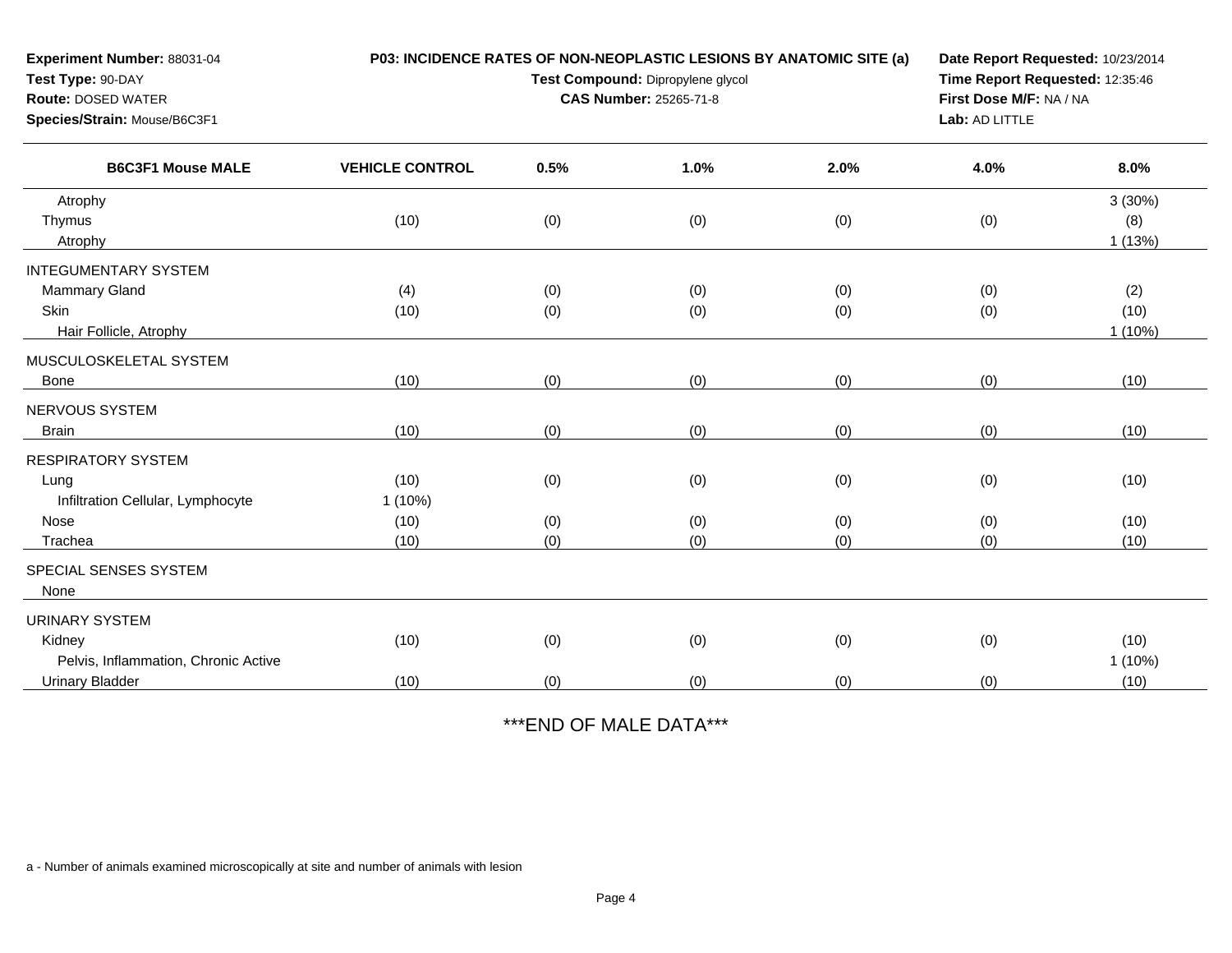| Experiment Number: 88031-04             |                                   |      |                               | P03: INCIDENCE RATES OF NON-NEOPLASTIC LESIONS BY ANATOMIC SITE (a) | Date Report Requested: 10/23/2014         |              |  |
|-----------------------------------------|-----------------------------------|------|-------------------------------|---------------------------------------------------------------------|-------------------------------------------|--------------|--|
| Test Type: 90-DAY                       | Test Compound: Dipropylene glycol |      |                               | Time Report Requested: 12:35:46                                     |                                           |              |  |
| <b>Route: DOSED WATER</b>               |                                   |      | <b>CAS Number: 25265-71-8</b> |                                                                     | First Dose M/F: NA / NA<br>Lab: AD LITTLE |              |  |
| Species/Strain: Mouse/B6C3F1            |                                   |      |                               |                                                                     |                                           |              |  |
| <b>B6C3F1 Mouse FEMALE</b>              | <b>VEHICLE CONTROL</b>            | 0.5% | 1.0%                          | 2.0%                                                                | 4.0%                                      | 8.0%         |  |
| <b>Disposition Summary</b>              |                                   |      |                               |                                                                     |                                           |              |  |
| <b>Animals Initially In Study</b>       | 10                                | 10   | $10$                          | 10                                                                  | 10                                        | 10           |  |
| <b>Early Deaths</b>                     |                                   |      |                               |                                                                     |                                           |              |  |
| <b>Moribund Sacrifice</b>               |                                   |      |                               |                                                                     |                                           | $\mathbf{1}$ |  |
| <b>Natural Death</b>                    |                                   |      |                               | $\mathbf{1}$                                                        |                                           |              |  |
| <b>Survivors</b>                        |                                   |      |                               |                                                                     |                                           |              |  |
| <b>Terminal Sacrifice</b>               | 10                                | 10   | 10                            | 9                                                                   | 10                                        | 9            |  |
| <b>Animals Examined Microscopically</b> | 10                                |      | $\mathbf 1$                   | $\mathbf{1}$                                                        | 10                                        | 10           |  |
| <b>ALIMENTARY SYSTEM</b>                |                                   |      |                               |                                                                     |                                           |              |  |
| Esophagus                               | (10)                              | (0)  | (0)                           | (1)                                                                 | (0)                                       | (10)         |  |
| Gallbladder                             | (9)                               | (0)  | (0)                           | (1)                                                                 | (0)                                       | (10)         |  |
| Intestine Large, Cecum                  | (10)                              | (0)  | (0)                           | (0)                                                                 | (0)                                       | (10)         |  |
| Intestine Large, Colon                  | (10)                              | (0)  | (0)                           | (1)                                                                 | (0)                                       | (10)         |  |
| Intestine Large, Rectum                 | (10)                              | (0)  | (0)                           | (1)                                                                 | (0)                                       | (10)         |  |
| Intestine Small, Duodenum               | (10)                              | (0)  | (0)                           | (0)                                                                 | (0)                                       | (10)         |  |
| Intestine Small, Ileum                  | (10)                              | (0)  | (0)                           | (1)                                                                 | (0)                                       | (10)         |  |
| Intestine Small, Jejunum                | (10)                              | (0)  | (0)                           | (0)                                                                 | (0)                                       | (10)         |  |
| Liver                                   | (10)                              | (0)  | (0)                           | (1)                                                                 | (10)                                      | (10)         |  |
| Centrilobular, Hypertrophy              |                                   |      |                               |                                                                     |                                           | $9(90\%)$    |  |
| Hepatocyte, Necrosis                    |                                   |      |                               |                                                                     |                                           | $1(10\%)$    |  |
| Inflammation, Chronic Active            | $1(10\%)$                         |      |                               |                                                                     |                                           | $1(10\%)$    |  |
| Necrosis                                |                                   |      |                               |                                                                     |                                           | 1 (10%)      |  |
| Vacuolization Cytoplasmic               |                                   |      |                               |                                                                     |                                           | $1(10\%)$    |  |
| Pancreas                                | (10)                              | (0)  | (0)                           | (1)                                                                 | (0)                                       | (10)         |  |
| Inflammation, Chronic Active            | $1(10\%)$                         |      |                               |                                                                     |                                           |              |  |
| Salivary Glands                         | (10)                              | (0)  | (0)                           | (1)                                                                 | (0)                                       | (10)         |  |
| Inflammation, Chronic                   | 2(20%)                            |      |                               |                                                                     |                                           | $1(10\%)$    |  |
| Stomach, Forestomach                    | (10)                              | (0)  | (0)                           | (0)                                                                 | (0)                                       | (10)         |  |
| Stomach, Glandular                      | (10)                              | (0)  | (0)                           | (1)                                                                 | (0)                                       | (10)         |  |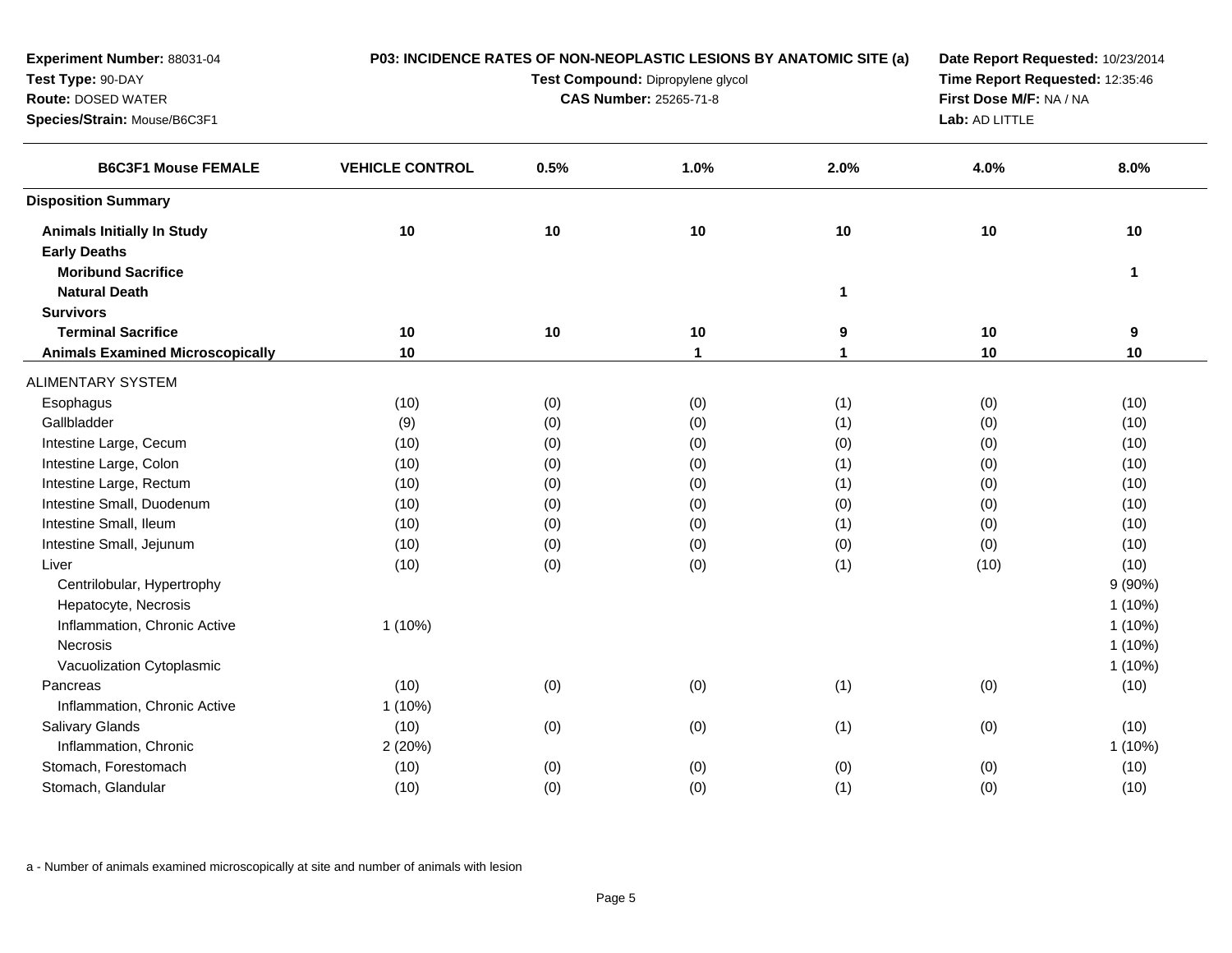| Experiment Number: 88031-04<br>Test Type: 90-DAY<br><b>Route: DOSED WATER</b><br>Species/Strain: Mouse/B6C3F1 |                        | P03: INCIDENCE RATES OF NON-NEOPLASTIC LESIONS BY ANATOMIC SITE (a)<br>Test Compound: Dipropylene glycol<br><b>CAS Number: 25265-71-8</b> |      |      |          | Date Report Requested: 10/23/2014<br>Time Report Requested: 12:35:46<br>First Dose M/F: NA / NA<br>Lab: AD LITTLE |  |  |
|---------------------------------------------------------------------------------------------------------------|------------------------|-------------------------------------------------------------------------------------------------------------------------------------------|------|------|----------|-------------------------------------------------------------------------------------------------------------------|--|--|
| <b>B6C3F1 Mouse FEMALE</b>                                                                                    | <b>VEHICLE CONTROL</b> | 0.5%                                                                                                                                      | 1.0% | 2.0% | 4.0%     | 8.0%                                                                                                              |  |  |
| Inflammation, Chronic Active                                                                                  | $1(10\%)$              |                                                                                                                                           |      |      |          |                                                                                                                   |  |  |
| CARDIOVASCULAR SYSTEM                                                                                         |                        |                                                                                                                                           |      |      |          |                                                                                                                   |  |  |
| <b>Blood Vessel</b>                                                                                           | (10)                   | (0)                                                                                                                                       | (0)  | (1)  | (0)      | (8)                                                                                                               |  |  |
| Heart                                                                                                         | (10)                   | (0)                                                                                                                                       | (0)  | (1)  | (0)      | (10)                                                                                                              |  |  |
| <b>ENDOCRINE SYSTEM</b>                                                                                       |                        |                                                                                                                                           |      |      |          |                                                                                                                   |  |  |
| <b>Adrenal Cortex</b>                                                                                         | (10)                   | (0)                                                                                                                                       | (0)  | (1)  | (0)      | (10)                                                                                                              |  |  |
| Subcapsular, Hyperplasia                                                                                      | 3(30%)                 |                                                                                                                                           |      |      |          |                                                                                                                   |  |  |
| <b>Adrenal Medulla</b>                                                                                        | (10)                   | (0)                                                                                                                                       | (0)  | (1)  | (0)      | (9)                                                                                                               |  |  |
| Islets, Pancreatic                                                                                            | (10)                   | (0)                                                                                                                                       | (0)  | (1)  | (0)      | (10)                                                                                                              |  |  |
| Parathyroid Gland                                                                                             | (8)                    | (0)                                                                                                                                       | (0)  | (0)  | (0)      | (8)                                                                                                               |  |  |
| <b>Pituitary Gland</b>                                                                                        | (10)                   | (0)                                                                                                                                       | (0)  | (1)  | (0)      | (9)                                                                                                               |  |  |
| <b>Thyroid Gland</b>                                                                                          | (10)                   | (0)                                                                                                                                       | (0)  | (1)  | (0)      | (10)                                                                                                              |  |  |
| <b>GENERAL BODY SYSTEM</b>                                                                                    |                        |                                                                                                                                           |      |      |          |                                                                                                                   |  |  |
| None                                                                                                          |                        |                                                                                                                                           |      |      |          |                                                                                                                   |  |  |
| <b>GENITAL SYSTEM</b>                                                                                         |                        |                                                                                                                                           |      |      |          |                                                                                                                   |  |  |
| <b>Clitoral Gland</b>                                                                                         | (9)                    | (0)                                                                                                                                       | (0)  | (1)  | (0)      | (10)                                                                                                              |  |  |
| Dilatation                                                                                                    | 5 (56%)                |                                                                                                                                           |      |      |          | 5 (50%)                                                                                                           |  |  |
| Ovary                                                                                                         | (10)                   | (0)                                                                                                                                       | (0)  | (1)  | (0)      | (10)                                                                                                              |  |  |
| <b>Uterus</b>                                                                                                 | (10)                   | (0)                                                                                                                                       | (1)  | (1)  | (0)      | (10)                                                                                                              |  |  |
| Hyperplasia, Cystic                                                                                           | 4 (40%)                |                                                                                                                                           |      |      |          | $1(10\%)$                                                                                                         |  |  |
| HEMATOPOIETIC SYSTEM                                                                                          |                        |                                                                                                                                           |      |      |          |                                                                                                                   |  |  |
| <b>Bone Marrow</b>                                                                                            | (10)                   | (0)                                                                                                                                       | (0)  | (1)  | (0)      | (10)                                                                                                              |  |  |
| Atrophy                                                                                                       |                        |                                                                                                                                           |      |      |          | $1(10\%)$                                                                                                         |  |  |
| Congestion                                                                                                    |                        |                                                                                                                                           |      |      |          | $1(10\%)$                                                                                                         |  |  |
| Lymph Node, Mandibular                                                                                        | (10)                   | (0)                                                                                                                                       | (0)  | (1)  | (1)      | (10)                                                                                                              |  |  |
| Hyperplasia, Lymphoid                                                                                         |                        |                                                                                                                                           |      |      | 1 (100%) |                                                                                                                   |  |  |
| Lymph Node, Mesenteric                                                                                        | (9)                    | (0)                                                                                                                                       | (0)  | (1)  | (0)      | (9)                                                                                                               |  |  |
| Spleen                                                                                                        | (10)                   | (0)                                                                                                                                       | (0)  | (1)  | (0)      | (10)                                                                                                              |  |  |